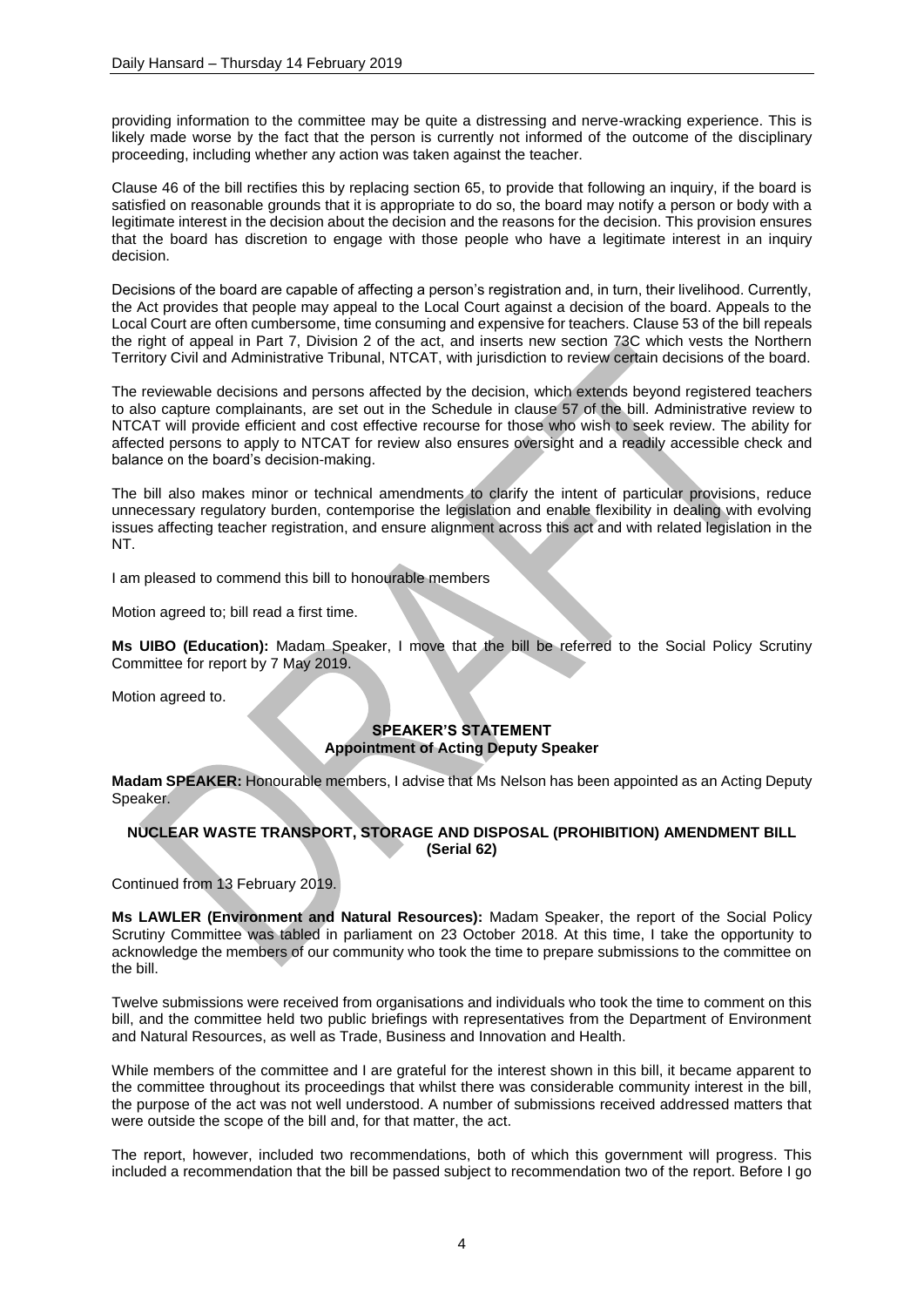on to talk about recommendation two, which has brought on the Assembly amendment being tabled today, I will go over the intent and purpose of the *Nuclear Waste Transport, Storage and Disposal (Prohibition) Act 2004*.

As we have heard, the act was introduced at a time when there was significant local and national debate on nuclear waste facilities and their location, including debate and discussion about establishing a facility on Commonwealth land in the Northern Territory.

I thank the Members for Nelson and Barkly for their comments and their history lessons on the origin of the act and its passage in 2004.

The purpose of the act was to protect the Northern Territory environment and the health of Territorians by preventing the Territory from becoming a dumping ground for Australia's nuclear waste. We heard the story behind the word 'dumping'.

Member for Katherine, thank you also for having a say about it. Member for Karama, as the Chair of the scrutiny committee, thank you for your input. Also, the Member for Port Darwin, who is the newly-appointed Minister for Primary Industry and Resources, thank you for your input into the debate. Obviously, also the Opposition Leader for your support.

The act has two primary functions. The first is to prevent certain waste being imported into the Territory and the second is to prevent someone from constructing and operating a nuclear waste storage facility. The act does not, and is not, intended to regulate the transport, storage or disposal of nuclear waste that may be generated or present within the Northern Territory. This is the function of other legislation, primarily the *Radiation Protection Act* and its regulations.

The scrutiny committee received a number of queries relating to the transport, storage and disposal of nuclear waste. Similar queries were raised by the Member for Nelson. I will answer some of his questions in a minute. The scrutiny committee spent some time seeking information about this issue and responding to it in its report, notwithstanding that the committee recognised that the regulation of the storage of nuclear waste in the Territory is not a matter for this act.

I refer anyone who is listening, but also those who would like to seek further clarity about those matters, to paragraph 3.9 and 3.12 of the scrutiny committee's report which covers those matters that have been raised in quite considerable detail.

Simply, this bill prevents importation, disposal and storage of nuclear waste in the Territory. Where waste is generated in the Territory or otherwise exempted under this act, there is a separate regulatory regime which is the *Radiation Protection Act*.

Authorities issued under that act ensure that waste is stored in a manner that protects the health and safety of people and the environment from harmful effects of radiation. Radiation protection authorities allow temporary storage of nuclear waste, which is then disposed of outside the Territory. Storage is for a time defined period and allows consolidation and aggregation of the waste for its further transport and disposal. This type of storage is not inconsistent with the act which is, as I have said before, is about constructing nuclear waste disposal facilities.

NORMS (naturally occurring radioactive materials) are usually stored within the physical footprint of that company, business or person who holds the *Radiation Protection Act* authority.

Temporary storage is allowed, Member for Nelson, before transporting to an appropriate disposal facility outside the Northern Territory. That may be interstate or over in the USA. There are a number of places where nuclear waste can be disposed of. In Western Australia they are building a new facility at Sandy Creek. That may be a place that some of that waste is disposed of.

Let me assure you the amendments being proposed—including the Assembly amendments being tabled here today—do not change the purpose or intent of this act, which is to prevent the Northern Territory from becoming a dumping ground for nuclear waste.

The amendments are designed to make it clearer that industries that are operating offshore outside Territory waters, but which have a clear economic and social connection with the Territory and may generate nuclear waste—including naturally occurring radioactive materials or NORMS—incidentally as part of their ordinary business activity are not captured by the act—that is, they are exempt.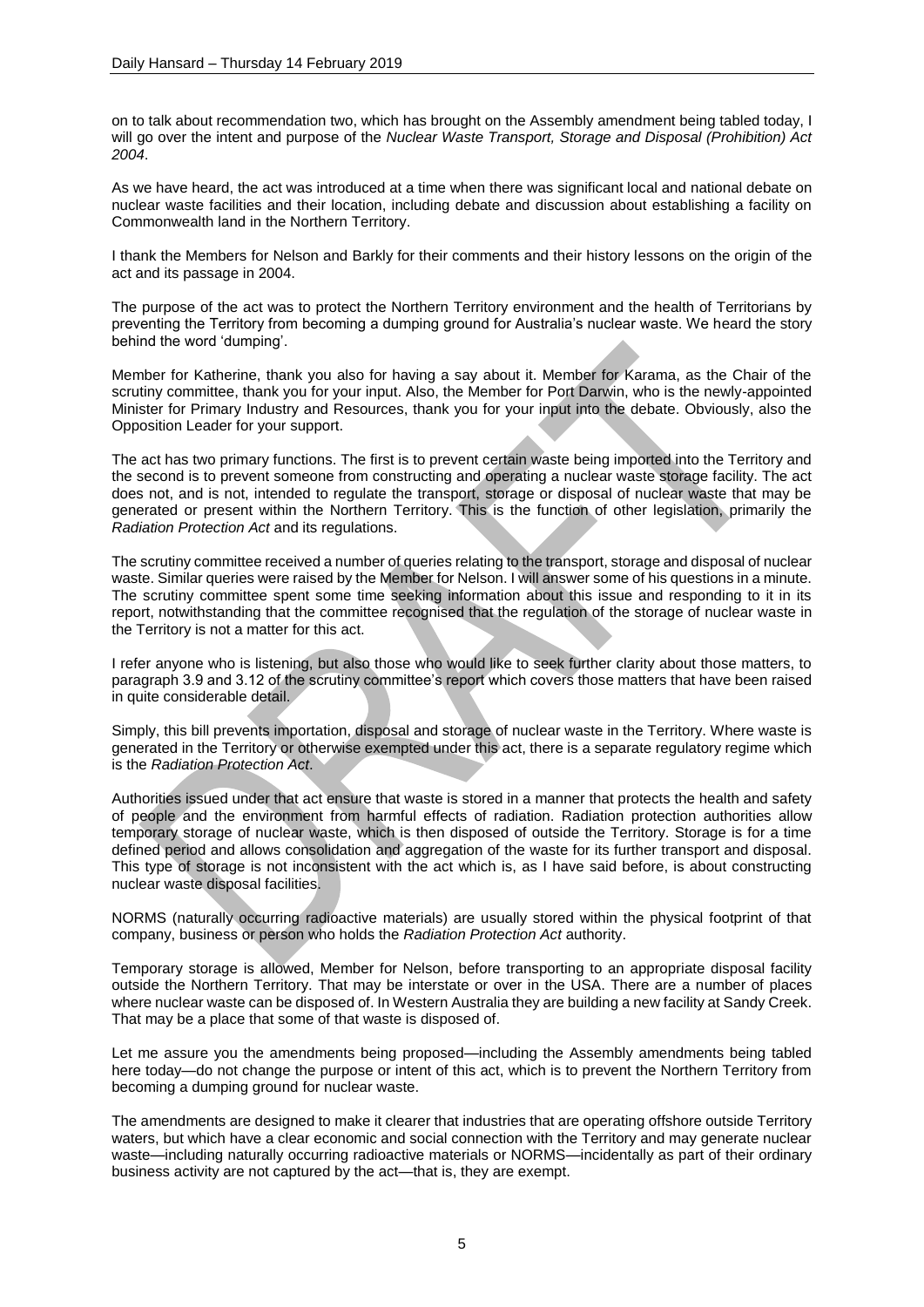These amendments became necessary after uncertainties were raised by the industry as to whether NORMS that were incidentally produced as a natural by-product of petroleum and other energy producing hydrocarbons, and which may accumulate within pipelines, equipment and other parts such as pumps, valves, separators, traps, drill bits and heads that are commonly used during exploratory and production activities were actually exempt by the act.

The government's legal advice confirmed these ambiguities and provided advice that legislative amendments was the most appropriate course of action if government was to provide certainty to industry that they were not inadvertently breaking the law simply by performing their ordinary industry practices.

I reiterate these amendments do not change the intent of the act. They are simply clarifying the exemptions that were already in place. This act does not regulate the transport, storage or disposal of nuclear waste, including NORMS, regardless of their origin within the Northern Territory. This authority rests primarily with the *Radiation Protection Act* and its regulations, which are administered by the Department of Health. This is in recognition of the risk that radioactive materials can pose to human health as well as to the environment.

Returning to the report and the Assembly amendments tabled today, recommendation 2 of the report recommended that proposed section 5(4)(b)(ii) relating to the application of the act be further amended to make when a project can be a prescribed project per the regulations and therefore be exempt from the act.

The Assembly amendment tabled here today proposes to make amendments in accordance with the recommendations of the report. Specifically, that a prescribed project will be required to be located within 800 kilometres of the closest point on the Territorial sea baseline or in a prescribed sedimentary basin within an offshore area as well as delivering significant economic and social benefit to the Territory.

These amendments have primarily come about as a result of concerns raised by INPEX during the scrutiny committee process. INPEX pointed this out to the committee, citing a specific example that the 800 kilometre requirement specified in the amended bill might inadvertently exclude offshore oil and gas projects licenced under Australian Government law that would be most appropriately serviced by the Northern Territory and provide significant economic and social benefits to projects that meet the 800 kilometre requirement.

As such, INPEX suggested that section 5(4)(b)(ii) be amended to read 'is located within Australia's jurisdiction'. Recommendation 2 of the report was made in light of the concern raised by INPEX, further consideration by the departments and subsequent information provided to the committee. Recommendation 2 provided that the 800l kilometre limit should remain, but 'or within a prescribed geoscience basin' should be inserted.

After discussions with the Office of the Parliamentary Counsel the Assembly amendment has been drafted to insert the term 'prescribed sedimentary basin within an offshore area' instead of 'prescribed geoscience basin'. This slight change in terminology to that in the report's recommendation is necessary to ensure incidentally produced NORMs from petroleum or hydrocarbon industry activity cannot be imported into the Territory from any geoscience basin in the world, whether located onshore or offshore.

To allow such an exemption is considered to be beyond the scope of the intent and purpose of the act. The use of the term 'prescribed sedimentary basin within an offshore area' is considered to remove any possible risk of nuclear waste being imported into the Northern Territory from other jurisdiction such as Queensland or Western Australia that would be normally responsible for managing that waste.

As noted by the Member for Nelson, there are sedimentary basins that contain onshore and offshore components, such as the Bonaparte Basin. As I have said, the act will not regulate waste that is generated in the Territory.

Any activity within an offshore component of the basin in the Northern Territory does not require an exemption. For onshore basins that cross the borders, like the Amadeus Basin in the southern Northern Territory, the exemptions in this act were never intended to allow operators in other states to use the Northern Territory as their facility for disposal of their waste. The economic benefits of projects in other states will primarily flow to those states and not the Northern Territory. Those states should then be responsible for their own waste management.

In reference to the question asked by the Member for Nelson about the transportation of nuclear materials to be used at Royal Darwin Hospital, it is important to note the products coming from Lucas Heights are medical or pharmaceutical products that contain nuclear material to be used for medical treatment. As such, these